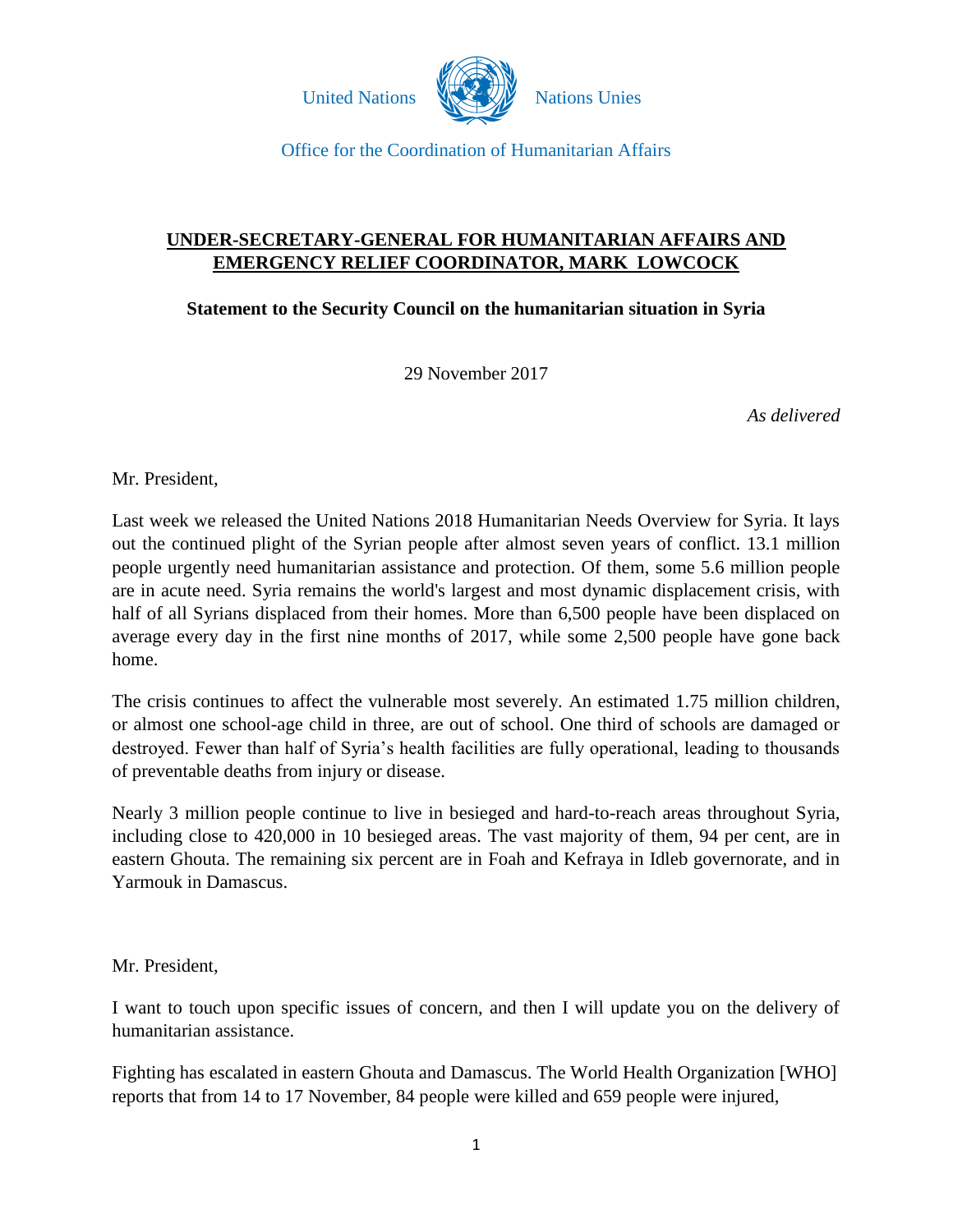

including hundreds of women and children. Earlier this week, airstrikes on Duma and other areas reportedly resulted in further civilian deaths. Over the same period, more than two hundred mortar shells and rockets have reportedly been fired on residential areas in Damascus resulting in hundreds of deaths and injuries.

Against this background, news over the last two days of a ceasefire in eastern Ghouta would be – if true and if sustained – important.

But I am extremely worried about the food crisis in eastern Ghouta. Despite efforts made to reach them, only 100,000 people out of an estimated population of 400,000 in the enclave have received food assistance this year. And those people are only getting occasional one-off deliveries.

The closure of the only crossing point into the area on 3 October together with the increase in air and ground strikes has resulted in a rapid deterioration of the situation. The World Food Programme [WFP] reports that agricultural areas in eastern Ghouta are difficult to access because of fighting, and that their output is poor because of lack of water for irrigation.

I am also deeply concerned about a growing number of people, including children, with complex medical cases, now reaching nearly 500, who require urgent medical evacuations.

## Mr President,

The available evidence suggests severe acute malnutrition rates among children in eastern Ghouta have increased fivefold in the past ten months. UN staff have seen this first hand, through assessments made during convoys to Kafr Batna and Duma over the last two months. Children dying from malnutrition is preventable if we get more, and more regular, aid convoys in. I had constructive discussions on this in Moscow and Tehran last week and I hope that these will result in meaningful progress.

The situation in north-east Syria also remains a cause for concern, as fighting continues down the Euphrates river towards the border with Iraq. Since the beginning of the anti-ISIL offensive in November last year, airstrikes and clashes have displaced more than 436,000 people from and within Raqqa governorate.

Another 350,000 people have been displaced from and within Deir ez-Zor governorate since August 2017.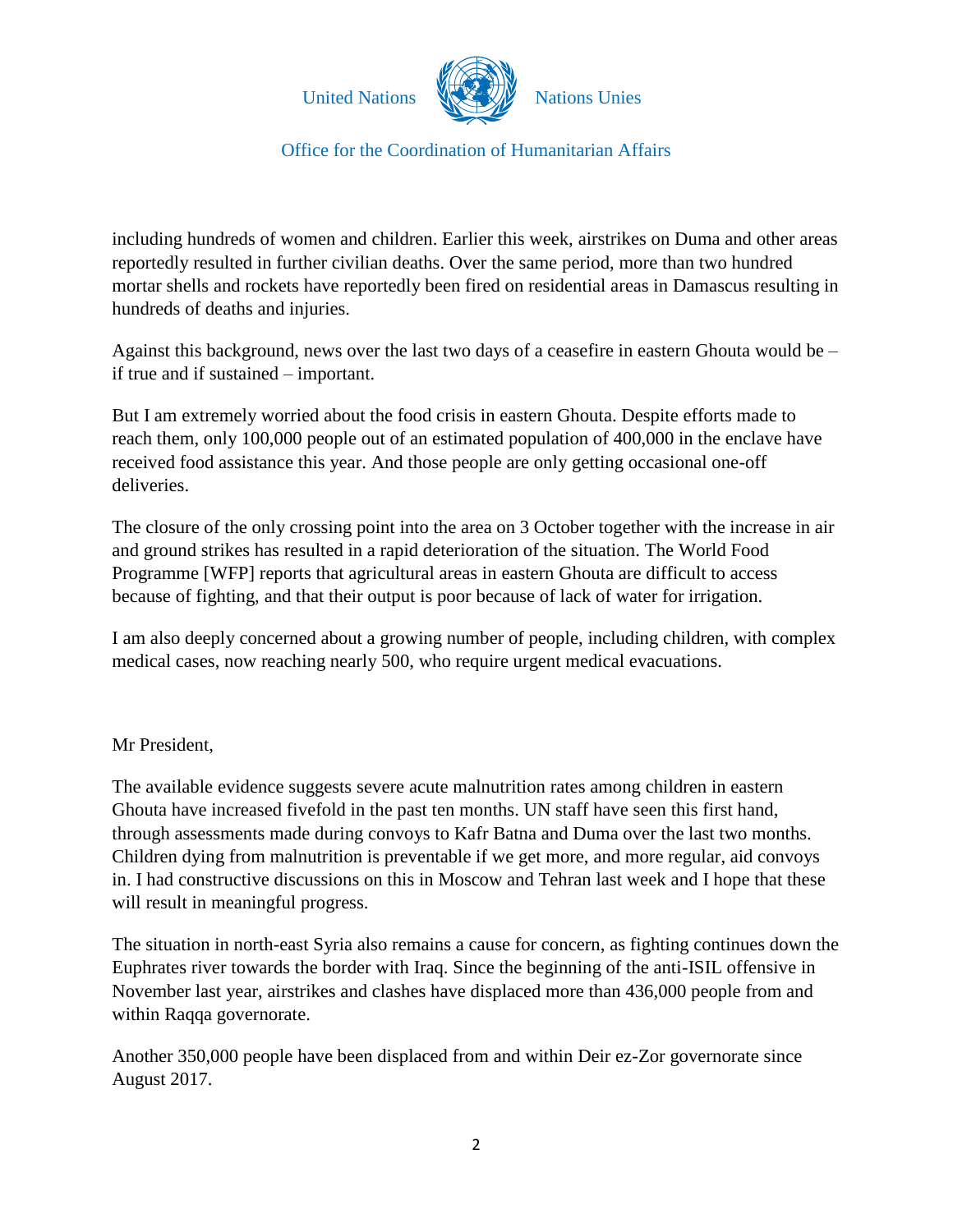

The risk from explosive remnants of war and improvised explosive devices continues to hamper humanitarian access throughout the north-east, including to the cities of Raqqa and Deir ez-Zor. This is reportedly resulting in trauma incidents and deaths as civilians return to Raqqa city.

New restrictions on humanitarian access and delivery in the north-east are limiting access to a number of people we had previously been able to reach with help. Since 9 November, the UN has faced a series of bureaucratic impediments imposed by the parties in the area. As a result, the delivery of humanitarian assistance was curtailed for much of the past month. That occurred as needs continue to rise, with 125,000 displaced people moving north in Deir ez- Zor governorate so far this month.

### Mr President

At least 30,000 Syrians remain stranded in dire circumstances on the 'Berm' along the Syrian-Jordanian border. Following my visit to Amman last month, I remain hopeful that we can find a sustainable solution for those people, while at the same time enabling immediate life-saving assistance for them.

I am also concerned about increasing displacement in north-western Syria. Nearly 70,000 people have been displaced to Idleb governorate in recent weeks, while over 27,000 people were displaced within different parts of the governorate in the same period.

As previously, Mr. President, I repeat the Secretary-General's call on all parties to the conflict in Syria to protect civilians and civilian infrastructure as required under international humanitarian law and human rights law, and to allow unimpeded humanitarian access to those in need.

Despite the constant challenges that are inherent in operating in the midst of a violent conflict, the UN and its partners continue to provide life-saving assistance to millions of people across Syria every month. In September, UN support ensured 4.3 million people received food baskets, 1.7 million people benefitted from water and sanitation assistance, and some 1.7 million medical procedures were undertaken.

## Mr. President,

I will briefly update you on UN aid delivery: firstly to areas controlled by the Government of Syria, secondly, cross-line deliveries, and thirdly, cross-border assistance.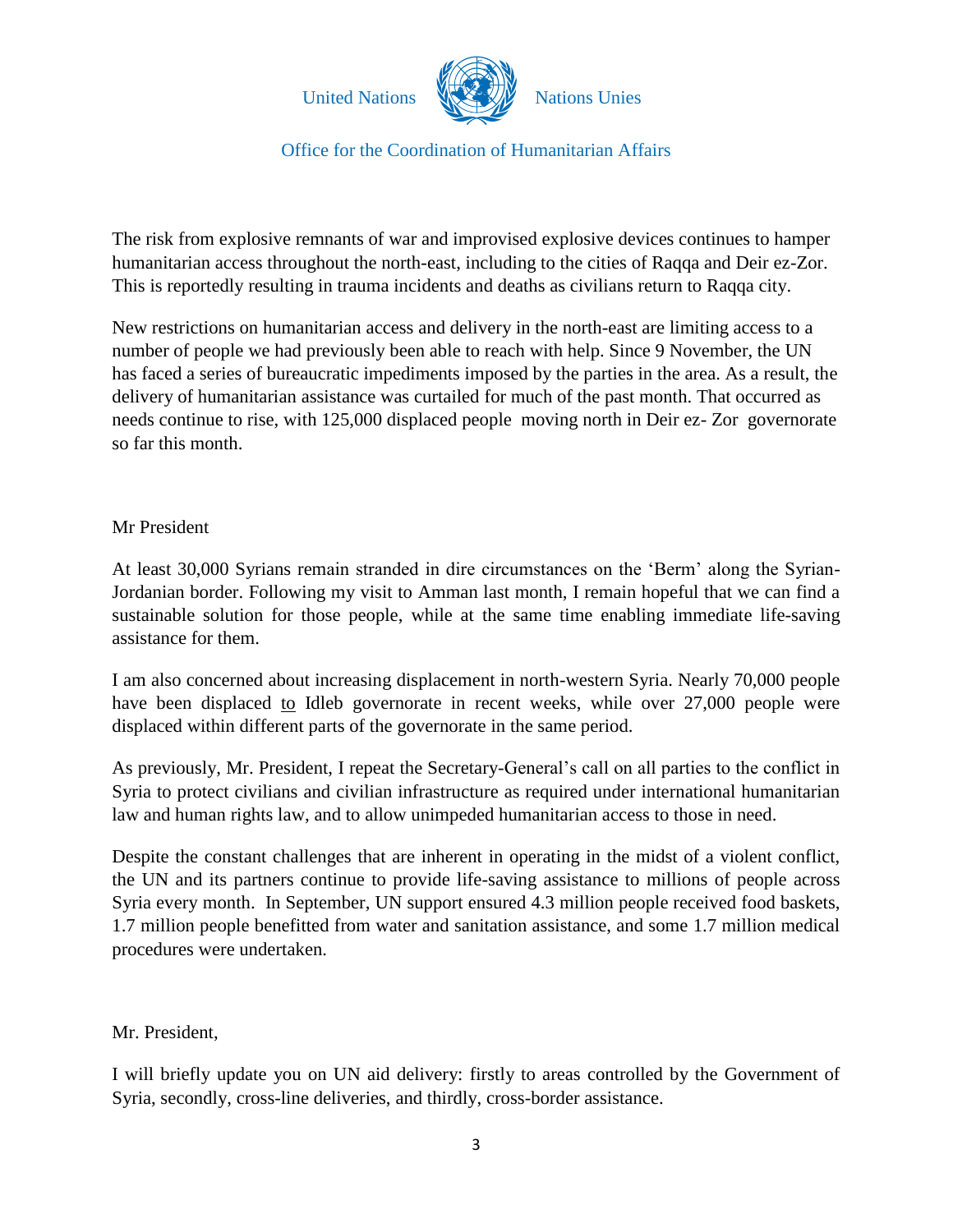

Assistance to areas under the control of the Government of Syria continues to represent the majority of the UN response. In October, some 2.8 million people in these areas were reached with food assistance, delivered through some 1,500 WFP convoys. WHO treated over 123,000 patients with medical conditions. UNICEF provided nutrition assistance to 183,000 people. Other agencies, including UNHCR, IOM, FAO, UNFPA, UNDP and UNRWA, all provided lifesaving assistance through their humanitarian programmes in areas under the control of the Government of Syria.

Second, cross-line convoys continue to be heavily restricted. On average, just over a quarter of the beneficiaries planned to be reached in the bi-monthly plans receive aid. This limited response is despite an agreement with the Government of Syria on bi-monthly access plans and the creation of the de-escalation zones that cover two of the main areas we attempt to access: eastern Ghouta and northern rural Homs.

So far in November, only <u>four</u> cross-line convoys have got through: <u>two</u> to northern rural Homs, reaching just over 200,000 people, and two to besieged eastern Ghouta, Duma and Nashabiyeh, in rural Damascus, reaching just 28,000 people. The convoy to Nashabiyeh, serving about 7000 people, only reached its destination yesterday, at the second attempt, after having to turn back on Monday because of fighting. Airstrikes were reported in the vicinity, despite security assurances from all sides.

Medical items continue to be removed from convoys. As the Secretary-General has said, improved access through cross-line convoys is critical to ensure that the severe and worsening situation of civilians, including children, is improved.

Third, the United Nations continues to deliver life-saving assistance to those living in northwestern and southern Syria via cross-border deliveries. This month, some 800,000 people have received food assistance. In addition, medicines, educational supplies and other non-food items are regularly delivered to hundreds of thousands of people, cross border.

UN cross-border assistance is checked and verified by the United Nations Monitoring Mechanism at designated border crossing points (Bab al-Hawa, Bab as-Salam and Al-Ramtha). Every truck is checked to ensure it only contains humanitarian supplies.

Deliveries are confirmed by UN-contracted third-party monitors upon arrival at warehouses inside Syria. They check the items being off-loaded against the waybill. Then there is postdistribution monitoring, including by independent third parties and incorporating community